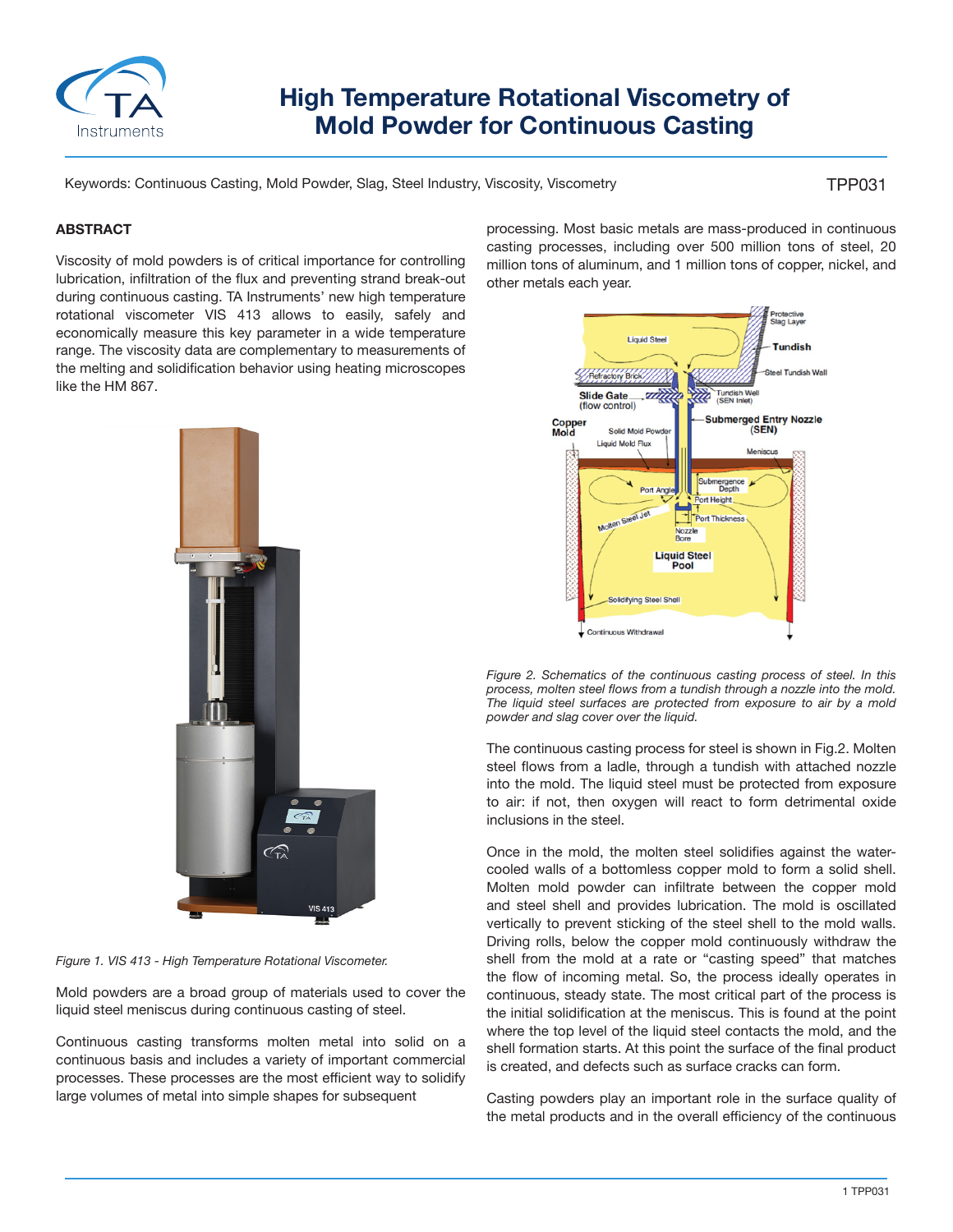casting process. These powders have a critical influence on the heat transfer from the metal to the mold, the solidification process, and the mold lubrication. The powder, which is continuously fed on the surface of liquid metal pool during casting, melts first and then flows into the gap between mold wall and solidified metal shell.



*Figure 3. Continuous casting process with detailed identification of the mold powder aggregate states and their layer formation.*

The powder on the meniscus generally consists of four layers (Figure 3): an un-reacted, un-melted powder layer on top; a sintered, semi-reacted intermediate layer; a zone in which the mold powder is melting and, finally, a molten layer directly on the molten steel. Lubrication is almost completely provided by this liquid molten powder and depends on many factors. Generally, mold powders with lower melt viscosity and/or melting temperature tend to provide lower friction, better lubrication properties, and thus prevent sticking. Insufficient lubrication - and heat removal from the steel - can result in break-out of the strand, i. e. rupturing of the cast steel shell and catastrophic loss of the inner molten metal contents.

As shown in Figure 3 the mold powder forms according to its state of aggregation and physical state three different layers between the steel shell and the copper mold. The properties of the slag layers determine the main functions of strand lubrication and heat transfer to the mold.

Mold powders that are directly exposed to molten steel will experience instantaneous heating very far from equilibrium conditions. Powders usually have a glassy behavior in this case. As the molten flux cools down and partially recrystallizes, phase separation may occur. Chemical composition and physical properties of the mold powder determine to which extend crystallization or vitrification occur in the layers. Crystals are favorable and wanted for a homogeneous and controlled heat transfer to the mold. The remaining molten phase with changed composition has a different viscosity than the entire mixture. That changes the lubrication and infiltration properties of the flux.

## **EXPERIMENTAL**

With TA Instruments high-temperature rotational viscometer VIS 413, the viscosity of molten mold powders can be determined accurately as function of temperature and atmosphere. It provides a precise method to quantify and compare the lubricating properties of the mold powder and data to optimize its composition and dosing for a production process. The solidification point or range of the mold powder is also readily apparent from the measurement, which provides information about the behavior close to real-life conditions. Additionally. viscosity measurements with used mold powders can be performed providing valuable insights about the influence of impurities on the flow and crystallization behavior.

For the below shown viscosity measurement of mold powder disposable ceramic crucibles and rotors were used in the VIS 413. Compared to the same parts made of platinum alloys this avoids the time-consuming cleaning after an experiment. Additionally, the inert ceramic rotor and crucible allow measuring viscosity of used mold powders with metallic constituents which would potentially alloy with metallic instrument parts.

Complete atmosphere control is also provided in the VIS 413. It can be used to simulate oxygen free and reducing conditions in addition to regular measurements in air. The vacuum and gas tight design of the VIS 413 also protects users from gases that are released upon heating by the sample. Some types of mold powders release fluorine compounds and other potentially hazardous components. Even such materials can be safely analyzed in the VIS 413.

The graph in Figure 4 shows a viscosity measurement of a mold powder sample. The sample was heated to 1350 °C and then measured during controlled cooling with a cooling rate of -5 °C per minute. The onset of solidification is apparent in the sudden increase of viscosity at 1103.7 °C. The viscosity could be accurately determined in the entire temperature range and is displayed in dPa·s on a logarithmic scale, ranging from 3.72 dPa·s to 31.99 dPa·s at the onset of solidification.



*Figure 4. VIS 413 measurement of mold powder sample*

## **CONCLUSION**

Mold powders can have many components and a complex composition: Within the operational window of the casting process, a simplification of the chemical composition and raw material choice is desired. Depending on the process parameters such as casting speed, size, material and desired chemical processes,